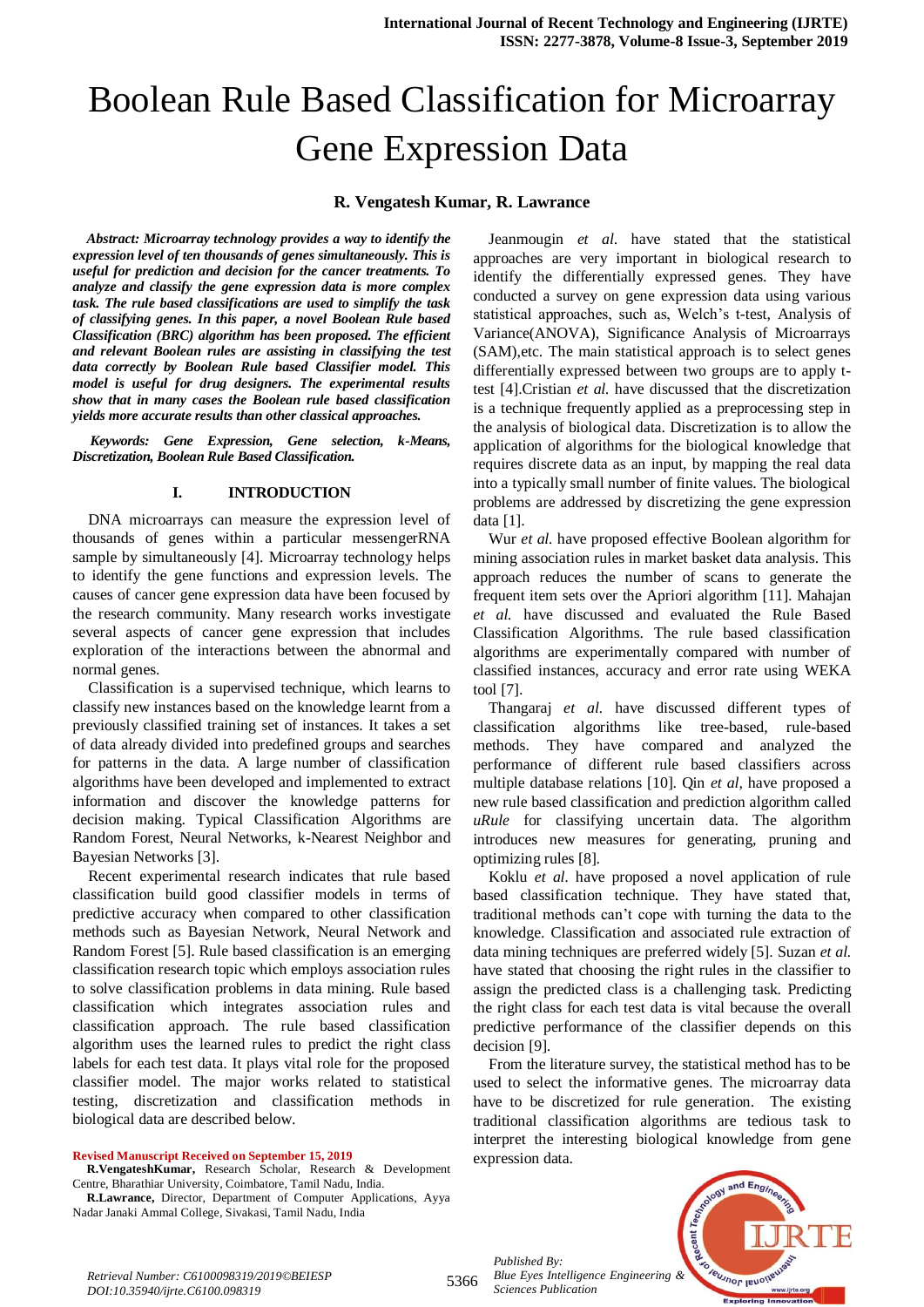Rule based classifications are very easy to interpret the interesting knowledge. The rule based classification algorithm use association rules to predict the class labels of the test data. Hence, in this paper, a new algorithm called Boolean Rule based Classification (BRC) for Microarray Gene Expression Data is designed to classify the gene expression intervals data using association rules.

The remaining part of the paper is organized as follows. The proposed methodology of Boolean rule based classification for gene expression data is illustrated in Section II. The experimental outcomes and comparative analysis are shown in Section III. Conclusion and future work of this research is discussed in Section IV.

# **II. METHODOLOGY**

Data mining techniques are frequently used to form a classifier that determines belonging class of a new data among the predetermined classes. The following phases are involved in the development of the proposed BRC Model for classifying breast cancer2 type gene expression data. The block diagram of the BRC Model is depicted in Fig.1 and its algorithm is illustrated in Fig. 2.

# **2.1 Data Collection**

Breast cancer is the type of cancer with the highest incidence rate among women globally and it ranks the first among reasons for death due to cancer in women. The microarray breast cancer2type gene expression data set were taken from National Centre for Biotechnology Information (NCBI) [12].The dataset of 60 patients with ER-positive primary breast cancer data were generated from whole tissue sections of breast cancers. The sample breast cancer2 type gene expression data with two class labels of normal and abnormal which are shown in table 1. The rows represent the genes and columns represent the samples.



**Fig.1 Block diagram of Boolean Rule Based Classifier Model**



# **Fig.2 Boolean Rule based Classification (BRC) Algorithm**

**Table-1: Sample Gene Expression Data** 

| Sample           | S1       | 52       | \$3        | \$4            | \$5      | \$6     | \$7     | \$8     | S9      | \$10           |
|------------------|----------|----------|------------|----------------|----------|---------|---------|---------|---------|----------------|
| Class<br>Isbel   | donormal | shmormal | storocrass | <b>shoppal</b> | steroman | nomual  | nomul   | nomul   | nommal  | mornwal        |
| LYPD6            | 0.45     | $-1.49$  | $-0.46$    | 0.65           | 0.08     | 1.35    | 1.73    | 0.49    | 3.32    | 2.43           |
| PTGER3           | 1.66     | 2.26     | 1.22       | 3.98           | 3.59     | 2.68    | 5.27    | 3.87    | 2.56    | 3.06           |
| EST <sub>1</sub> | $-0.62$  | $-0.68$  | $-0.8$     | $-0.68$        | $-0.83$  | $-0.09$ | $-0.34$ | $-0.61$ | $-0.94$ | $-0.52$        |
| EST_2            | $-0.49.$ | $-0.38$  | $-0.56$    | $-0.48$        | $-0.41$  | 0.04    | $-0.26$ | $-0.07$ | $-0.24$ | 0.32           |
| CHDH             | 0.86     | 1.17     | 0.34       | $\mathbf{1}$   | $-1.82$  | 0.55    | 251     | 2.04    | 0.9     | 3.38           |
| EST_3            | 0.64     | 0.48     | $-0.34$    | $-0.04$        | $-1.24$  | 1.12    | 1.89    | 2.11    | 0.95    | 234            |
| <b>IL17BR</b>    | $-0.7$   | $-1.1$   | $-2.16$    | $-0.59$        | $-3.56$  | 0.76    | 1.47    | 193     | $-1.21$ | 1.12           |
| SCYA4            | 7.13     | 7.11     | 7.05       | 6.51           | 8.58     | 6.51    | 7.19    | 6.22    | 7.49    | 6.66           |
| <b>IL1R2</b>     | 1.37     | 1.65     | 0.53       | 1.44           | 1.1      | 0.53    | 0.34    | 0.45    | 0.02    | $-0.14$        |
| ABCC11           | 5.96     | 6.55     | 4.35       | 6.82           | 6.02     | 3.67    | 0.36    | 0.28    | 1.19    | 1.24           |
| HOXB13           | $-3.1$   | 32       | 2.05       | $-3.33$        | 1.12     | 0.01    | $-2.39$ | $-3.34$ | $-2.83$ | $-0.79$        |
| APS              | $-1.45$  | 0.68     | $-0.17$    | 0.22           | $-0.45$  | 0.17    | $-0.78$ | $-0.63$ | $-0.85$ | $-0.75$        |
| ESTs_4           | $-2.57$  | 23       | 1.11       | $-2.54$        | 0.59     | $-0.45$ | $-1.87$ | $-2.62$ | $-222$  | $\overline{2}$ |
| DOK2             | 2.04     | 1.69     | 1.77       | 3.09           | 2.24     | 228     | 1.04    | 2.15    | 2.53    | 1.04           |
| EST 5            | 1.83     | 1.55     | 1.94       | 1.25           | 2.1      | 1.65    | 1.3     | 12      | 1.67    | 0.87           |
| GUCY2D           | 1.99     | 4.25     | 5.49       | 1.56           | 2.59     | 2.58    | 3.89    | 3.51    | 0.73    | 1.4            |

# **2.2 Preprocessing**

The raw microarray gene expression data is often inconsistent. Preprocessing is one of the data mining techniques which involve transforming raw microarray data into understandable data. Data preprocessing prepares raw microarray data for further processing by using data selection and transformation. The data selection is a technique that is applied to select the significant genes expression data. The data discretization is a technique that is applied to transform the data from continuous into discrete for mining process.

# *a. Gene Selection*

In this paper, the significantly expressed genes are selected using t-test. The BRC algorithm use t-test to provide estimates of significantly expressed genes by *p*value. The *p*-value is used to determine the number of genes which are significantly different from normal gene expression data. The significant genes are chosen based on probability  $p < 0.05$  and the insignificant genes are removed from gene expression [4].



*Retrieval Number: C6100098319/2019©BEIESP DOI:10.35940/ijrte.C6100.098319*

*Published By:*

*Sciences Publication*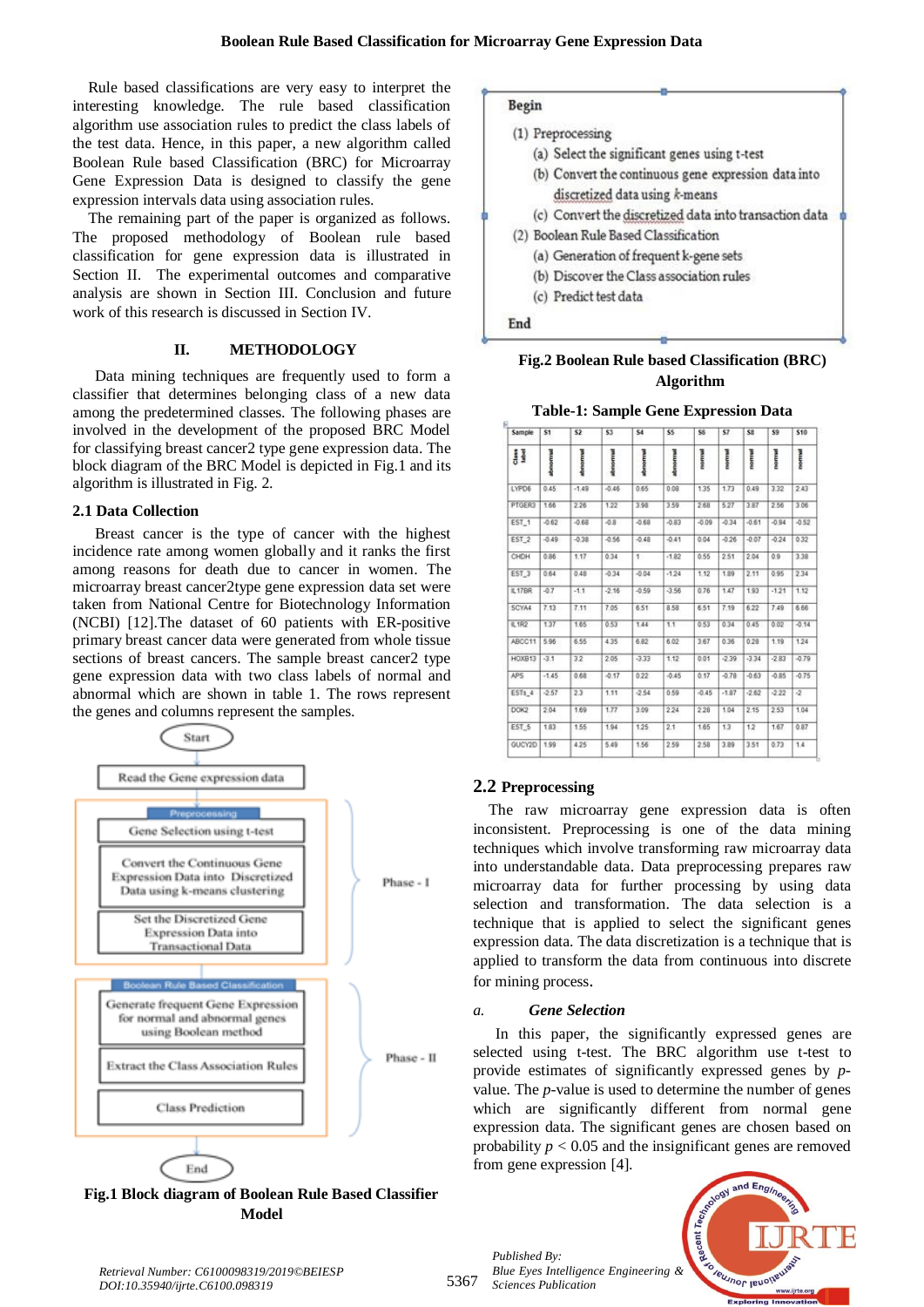In this experiment 600 significant genes are selected from 22575 genes. The table 2 represents the filtered microarray gene expression data.

| Sample           | S <sub>1</sub> | S <sub>2</sub> | S <sub>3</sub> | \$4      | <b>S5</b> | S <sub>6</sub> | S7      | S8      | \$9     | <b>S10</b> |
|------------------|----------------|----------------|----------------|----------|-----------|----------------|---------|---------|---------|------------|
| Class<br>Iabel   | abnormal       | abnormal       | abnormal       | abnormal | abnormal  | normal         | normal  | normal  | normal  | normal     |
| LYPD6            | 0.45           | $-1.49$        | $-0.46$        | 0.65     | 0.08      | 1.35           | 1.73    | 0.49    | 3.32    | 2.43       |
| EST <sub>2</sub> | $-0.49$        | $-0.38$        | $-0.56$        | $-0.48$  | $-0.41$   | 0.04           | $-0.26$ | $-0.07$ | $-0.24$ | 0.32       |
| EST <sub>3</sub> | 0.64           | 0.48           | $-0.34$        | $-0.04$  | $-1.24$   | 1.12           | 1.89    | 2.11    | 0.95    | 2.34       |
| IL17BR           | $-0.7$         | $-1.1$         | $-2.16$        | $-0.59$  | $-3.56$   | 0.76           | 1.47    | 1.93    | $-1.21$ | 1.12       |
| IL1R2            | 1.37           | 1.65           | 0.53           | 1.44     | 1.1       | 0.53           | 0.34    | 0.45    | 0.02    | $-0.14$    |
| ABCC11           | 5.96           | 6.55           | 4.35           | 6.82     | 6.02      | 3.67           | 0.36    | 0.28    | 1.19    | 1.24       |

#### *b. Gene Data Discretization*

Data discretization is commonly used as pre-processing technique that transforms the number of continuous data by dividing its range into a finite set of distinct intervals [1,2]. Later, the data are analyzed in the knowledge representation and the discrete values are used to simplified data representation in the data exploration and mining process. In this paper, the filtered continuous microarray gene expression data are converted into discrete gene expression intervals data using k-means discretization algorithm. The table 3 depicts the discretized gene expression intervals data.

**Table- 3: Discretized Gene Expression Data**

| Sample           | S <sub>1</sub> | S <sub>2</sub> | S <sub>3</sub> | <b>S4</b> | S <sub>5</sub> | S <sub>6</sub> | S7      | S8      | S9        | <b>S10</b> |
|------------------|----------------|----------------|----------------|-----------|----------------|----------------|---------|---------|-----------|------------|
| Class<br>label   | abnormal       | abnormal       | abnormal       | abnormal  | abnormal       | normal         | normal  | normal  | normal    | normal     |
| LYPD6            | $-0.29$        | $-1.49$        | $-1.49$        | $-0.29$   | $-0.29$        | 0.49:          | 0.49:   | 0.49:   | 2.03:     | 2.03:      |
|                  | 0.65           | $-0.29$        | $-0.29$        | 0.65      | 0.65           | 2.03           | 2.03    | 2.03    | 3.32      | 3.32       |
| EST <sub>2</sub> | $-0.56$        | $-0.45$        | $-0.56$        | $-0.56$   | $-0.45$        | $-0.05$        | $-0.26$ | $-0.26$ | $-0.26$ : | $-0.00$    |
|                  | $-0.45$        | $-0.38$        | $-0.45$        | $-0.45$   | $-0.38$        | 0.32           | $-0.05$ | $-0.05$ | $-0.05$   | 0.32       |
| EST_3            | $-0.52$        | $-0.52$        | $-0.52:$       | $-0.52:$  | $-1.24$ :      | 0.95:          | 1.57:   | 1.57:   | 0.95:     | 1.57:      |
|                  | 0.64           | 0.64           | 0.64           | 0.64      | $-0.52$        | 1.57           | 2.34    | 2.34    | 1.57      | 2.34       |
| IL17BR           | $-1.83:$       | $-1.83:$       | $-3.56$ :      | $-1.83:$  | $-3.56:$       | 1.57:          | 1.57:   | 1.57:   | $-1.21$ : | 1.57:      |
|                  | $-0.59$        | $-0.59$        | $-1.83$        | $-0.59$   | $-1.83$        | 2.34           | 2.34    | 2.34    | $-0.55$   | 2.34       |
| IL1R2            | 0.96:          | 0.96:          | 0.53:          | 0.96:     | 0.96:          | 0.19:          | 0.19:   | 0.19:   | $-0.14$ : | $-0.14$ :  |
|                  | 1.65           | 1.65           | 0.96           | 1.65      | 1.65           | 0.53           | 0.53    | 0.53    | 0.19      | 0.19       |
| ABCC11           | 5.34:          | 5.34:          | 4.35:          | 5.34:     | 5.34:          | 2.22:          | 0.28:   | 0.28:   | 0.28:     | 0.28:      |
|                  | 6.82           | 6.82           | 5.34           | 6.82      | 6.82           | 3.67           | 2.22    | 2.22    | 2.22      | 2.22       |

#### *c. Transaction Data*

Association rule mining generates frequent item sets and discovers association rules using transaction dataset. Hence the discretized gene expression intervals data are converted into transaction data by considering samples as transactions and genes as transaction items, where the transaction data set are generated separately for normal and abnormal classes. The table 4 depicts the transaction data set for abnormal class. The table 5 depicts the transaction data set for normal class. These transaction data are used to generate **the class association rules.**

|                 | Table- 4. Transaction Data set for abliofinal class            |
|-----------------|----------------------------------------------------------------|
| tIQ.            | Items                                                          |
| S <sub>1</sub>  | LYPD6 [-0.29: 0.65] EST_2 [-0.56:-0.45] EST_3 [-0.53: 0.65]    |
|                 | IL17BR [-1.83, -0.59] IL1R2 [0.96, 1.65]<br>ABCC11 [5.34,6.82] |
| S <sub>2</sub>  | LYPD6 [-1.49:-0.29] EST_2 [-0.45:-0.38] EST_3 [-0.53: 0.65]    |
|                 | IL17BR [-1.83:-0.59] IL1R2 [0.96:1.65]<br>ABCC11 [5.34:6.82]   |
| S <sub>3</sub>  | LYPD6 [-1.49:-0.29] EST_2 [-0.56:-0.45] EST_3 [-0.53: 0.65]    |
|                 | IL17BR [-3.56:-1.83] IL1R2 [0.53:0.96]<br>ABCC11 [4.35: 5.34]  |
| S <sub>4</sub>  | LYPD6 [-0.29: 0.65] EST 2 [-0.56:-0.45] EST 3 [-0.53: 0.65]    |
|                 | IL17BR [-1.83:-0.59] IL1R2 [0.96:1.65]<br>ABCC11 [5.34:6.82]   |
| S <sub>5</sub>  | LYPD6 [-0.29: 0.65] EST 2 [-0.45:-0.38] EST 3 [-1.24 : -0.53]  |
|                 | IL17BR [-3.56:-1.83] IL1R2 [0.96:1.65]<br>ABCC11 [5.34:6.82]   |
|                 | <b>Table- 5: Transaction Data set for normal class</b>         |
| tID.            | Items                                                          |
| S <sub>6</sub>  | LYPD6 [0.49:2.03] EST_2 [0.00: 0.32]EST_3 [0.95:1.57]          |
|                 | IL17BR [ 0.05: 1.93]IL1R2 [ 0.19: 0.53] ABCC11 [2.22:3.67]     |
| S7              | LYPD6 [0.49:2.03] EST 2 [-0.26:0.00]EST 3 [1.57:2.34]          |
|                 | IL17BR [ 0.05: 1.93]IL1R2 [ 0.19: 0.53] ABCC11 [0.28:2.22]     |
| S <sub>8</sub>  | LYPD6 [0.49:2.03] EST_2 [-0.26:0.00]EST_3 [1.57:2.34]          |
|                 | IL17BR [ 0.05: 1.93]IL1R2 [ 0.19: 0.53] ABCC11 [0.28:2.22]     |
| S9              | LYPD6 [2.03:3.32] EST 2 [-0.26:0.00]EST 3 [0.95:1.57]          |
|                 | IL17BR [-1.21: 0.05]IL1R2 [-0.14: 0.19] ABCC11 [0.28:2.22]     |
| S <sub>10</sub> | LYPD6 [2.03:3.32] EST 2 [0.00: 0.32]EST 3 [1.57:2.34]          |
|                 | L17BR [ 0.05: 1.93]IL1R2 [-0.14: 0.19] ABCC11 [0.28:2.22]      |
|                 |                                                                |

#### **2.3 Boolean Rule Based Classification**

The BRC model is built to classify the gene expression using Boolean Class Association Rules. The Boolean method generates the frequent microarray genes expression without generating the candidate gene sets and extracting the class association rules in two steps.

Step-1: Frequent gene sets are identified using Boolean OR and AND operations.

Step-2: Class association rules are generated using Boolean AND and XOR operations

#### **a. Frequent gene sets**

Given a set of genes  $D = \{g_1, g_2, g_3, \ldots, g_n\}$  and a set of samples tID =  $\{s_1, s_2, s_3 ... s_m\}$ , a subset of D, S $\subseteq$ D is called a frequent gene sets. The support(S)  $\geq$  minimum support, where minimum support is a user defined threshold value [3, 6, 11].

The transaction data are used to mine the frequent gene set for normal and abnormal classes. The table 6 represents the normal frequent gene set. The table 7 represents the abnormal frequent gene set.

| Table 6: Frequent gene set for normal class |  |
|---------------------------------------------|--|
|---------------------------------------------|--|

| 5NQ | <b>Frequent Geneset</b>                                                                                             |
|-----|---------------------------------------------------------------------------------------------------------------------|
|     |                                                                                                                     |
|     | LYPD6[0.49: 2.03], IL17BR[0.05: 1.93],IL1R2[0.19: 0.53]<br>EST_3[1.57: 2.34], IL17BR[0.05: 1.93],ABCC11[0.28: 2.22] |
|     | Table 7: Frequent gene set for abnormal class                                                                       |

| S.No           | <b>Frequent Geneset</b>                                                                                                            |
|----------------|------------------------------------------------------------------------------------------------------------------------------------|
|                | EST_2[-0.56 : -0.45], IL17BR[-1.83 : -0.59], EST_3[-0.527 : 0.640]<br>LYPD6[-0.29 : 0.65], IL1R2[0.96 : 1.65], ABCC11[5.34 : 6.82] |
| $\overline{2}$ |                                                                                                                                    |
| 3              | EST_3[-0.52 : 0.64] IL17BR[-1.83 : -0.59], IL1R2[0.96 : 1.65]<br>EST_3[-0.52 : 0.64] IL17BR[-1.83 : -0.59], ABCC11[5.34 : 6.82]    |
| 4              |                                                                                                                                    |
|                |                                                                                                                                    |

#### **b. Class Association Rules**

Given a set of Class Association rule, let  $R =$  $\{r_1, r_2, r_3, \ldots, r_n\}$  is a rule set where *n* represents the number

of rules,  $C = \{c_1, c_2, c_3 ... c_m\}$ is a class label where *m* represents the number of class

*Published By:*

*Sciences Publication* 

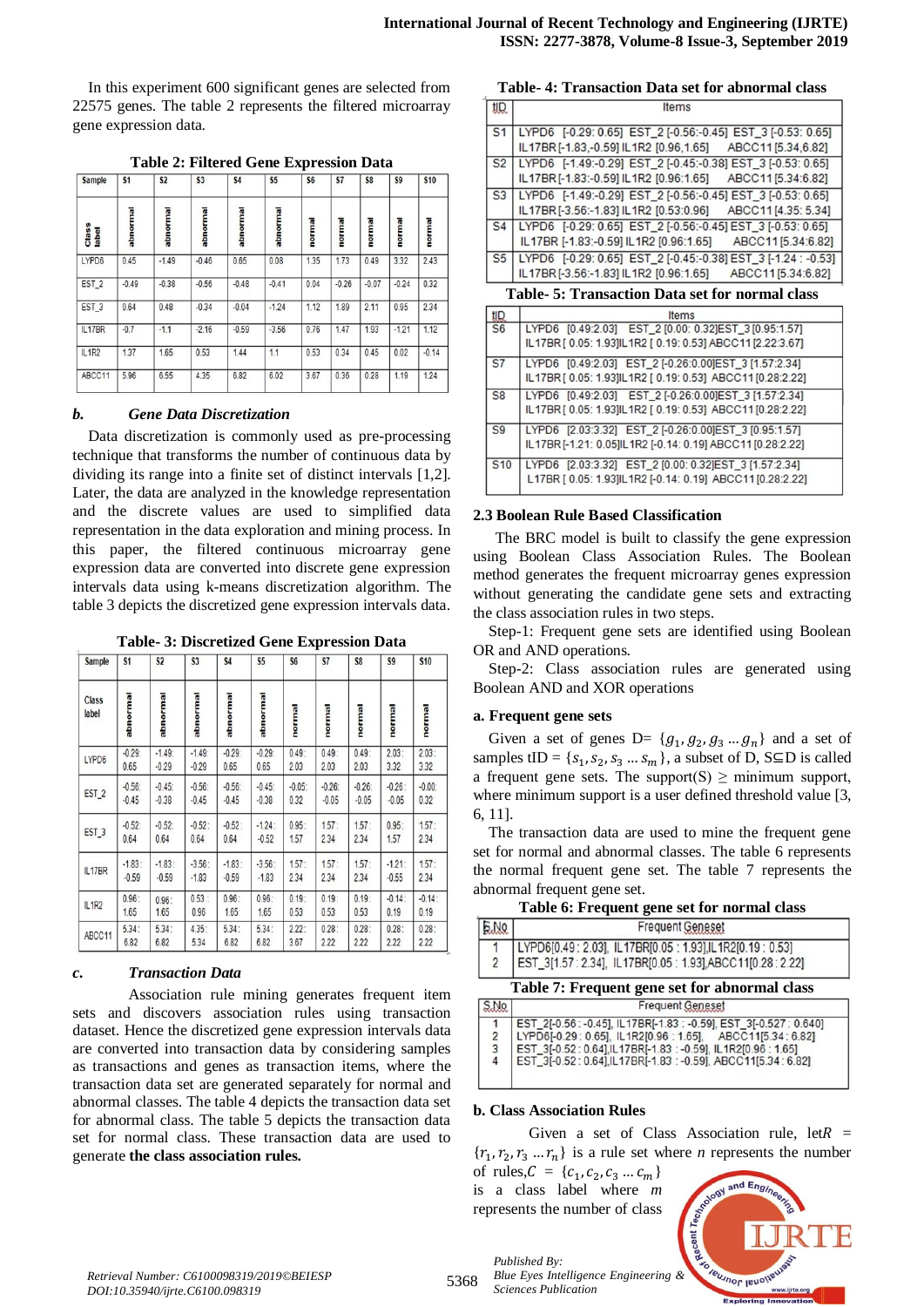labels and  $A = \{a_1, a_2, a_3 ... a_m\}$  is a set of all items that appear in $D$ . A class association rule is defined in the form of  $A \rightarrow C_m$ . The left-hand side of the rule is said to be antecedent and right-side of the rule is said to be class label. The table 8 represents the class association rules which are known as Boolean rule based classification model based on the minimum support 50% and minimum confidence 75%.

**Table 8: Class Association Rules**

| Gene<br><b>Sample</b> | Rule<br><b>No</b> | <b>Class Association Rules</b>              |                       |
|-----------------------|-------------------|---------------------------------------------|-----------------------|
|                       | R <sub>1</sub>    | LYPD6[0.49 : 2.03]. IL1R2[0.19 : 0.53]      | $\rightarrow$ Normal  |
| G <sub>1</sub>        | R2                | EST 3[1.57 : 2.34] , IL17BRI0.06 : 1.93     | $\rightarrow$ Normal  |
|                       | R <sub>3</sub>    | EST 3[1.57 : 2.34], IL17BR[0.05 : 1.93],    |                       |
|                       |                   | ABCC11[0.28: 2.22]                          | $\rightarrow$ Normal  |
|                       | R4                | EST 2[-0.56 : -0.45], EST 3[-0.53 : 0.64]   | $\rightarrow$ Abnomal |
|                       | R <sub>5</sub>    | LYPD6[-0.29:0.65], IL1R2[0.96:1.65]         | $\rightarrow$ Abnomal |
| G <sub>2</sub>        | R <sub>6</sub>    | IL17BR[-1.83 : -0.59], EST 3[-0.53 : 0.64]  | $\rightarrow$ Abnomal |
|                       | R7                | EST_3[-0.53 : 0.64], IL17BR[-1.83 : -0.59], |                       |
|                       |                   | ABCC11[5.34 : 6.82]                         | $\rightarrow$ Abnomal |

#### **c. Class Prediction**

 The test data has been predicted using the Boolean rule based classifier. A rule  $r$  covers a record  $t$ , if the attributes of record satisfy the condition of the rule then class label  $C_m$  assign to rule r, if none of the gene attribute is not presented in the rule then assign the class label as default class in the training data set.  $A \rightarrow C_m$ , where *A* is the conjunctions of attributes,  $C_m$  is the class label.

Table 9 represents the test data. The class label prediction algorithm is illustrated in Fig. 3, which is used to predict the class label and evaluate the classifier model.

**Table 9: Sample Test Data**

|                      |                                                                                                  |                                   | $\sim$ , $\sim$ . $\sim$                                                                                                                  |                                                                                                                                                                                                                                                                                                                                                                                                                                                                                                                                                                        |              |                                                                                                     |                              |
|----------------------|--------------------------------------------------------------------------------------------------|-----------------------------------|-------------------------------------------------------------------------------------------------------------------------------------------|------------------------------------------------------------------------------------------------------------------------------------------------------------------------------------------------------------------------------------------------------------------------------------------------------------------------------------------------------------------------------------------------------------------------------------------------------------------------------------------------------------------------------------------------------------------------|--------------|-----------------------------------------------------------------------------------------------------|------------------------------|
| Sample               | LYPD6                                                                                            | EST <sub>2</sub>                  | EST <sub>3</sub>                                                                                                                          | IL17BR                                                                                                                                                                                                                                                                                                                                                                                                                                                                                                                                                                 | <b>IL1R2</b> | ABCC11                                                                                              | Class in<br>Training<br>Data |
| T1                   | 0.45                                                                                             | $-0.49$                           | 0.64                                                                                                                                      | $-0.7$                                                                                                                                                                                                                                                                                                                                                                                                                                                                                                                                                                 | 1.37         | 5.96                                                                                                | abnormal                     |
| T2                   | 1.35                                                                                             | 0.04                              | 1.12                                                                                                                                      | 0.76                                                                                                                                                                                                                                                                                                                                                                                                                                                                                                                                                                   | 0.53         | 3.67                                                                                                | normal                       |
| T <sub>3</sub>       | $-1.49$                                                                                          | $-0.38$                           | 0.48                                                                                                                                      | $-1.1$                                                                                                                                                                                                                                                                                                                                                                                                                                                                                                                                                                 | 1.65         | 6.55                                                                                                | abnormal                     |
| T4                   | 3.32                                                                                             | $-0.24$                           | 0.95                                                                                                                                      | $-1.21$                                                                                                                                                                                                                                                                                                                                                                                                                                                                                                                                                                | 0.02         | 1.19                                                                                                | abnormal                     |
| T5<br>T <sub>6</sub> | 1.73<br>$-0.46$                                                                                  | $-0.26$<br>$-0.56$                | 1.39<br>$-0.34$                                                                                                                           | 1.47<br>$-2.16$                                                                                                                                                                                                                                                                                                                                                                                                                                                                                                                                                        | 0.34<br>0.53 | 0.36<br>4.35                                                                                        | normal<br>abnormal           |
| T7                   | 0.65                                                                                             | $-0.48$                           | $-0.04$                                                                                                                                   | $-0.59$                                                                                                                                                                                                                                                                                                                                                                                                                                                                                                                                                                | 1.44         | 6.82                                                                                                | abnormal                     |
| T8                   | 0.49                                                                                             | $-0.07$                           | 2.11                                                                                                                                      | 1.93                                                                                                                                                                                                                                                                                                                                                                                                                                                                                                                                                                   | 0.45         | 0.28                                                                                                | normal                       |
| T9                   | 0.08                                                                                             | $-0.41$                           | $-1.24$                                                                                                                                   | $-3.56$                                                                                                                                                                                                                                                                                                                                                                                                                                                                                                                                                                | 1.1          | 6.02                                                                                                | abnormal                     |
| <b>T10</b>           | 2.43                                                                                             | 0.32                              | 2.34                                                                                                                                      | 1.12                                                                                                                                                                                                                                                                                                                                                                                                                                                                                                                                                                   | $-0.14$      | 1.24                                                                                                | normal                       |
|                      | Input: test data, D<br>Output: Class label Prediction<br>Begin<br>else<br>endif<br>end if<br>end | э<br>$(d)$ if $(flag==1)$<br>else | Initialize flag=0, count=0, count1=0<br>(c) $for(a = 1; a \le n; a = a + 1)$<br>count "count +1 :flag"1;<br>$if$ (count < = count, ) then | Procedure Class-Prediction (Class Rules R, Test A)<br>(a) Read Test data $A = \{a_1, a_2, a_3 \dots a_n\}$<br>$f_{\text{OPT}}(G_1 = 1; G_1 \neq \emptyset; G_1 = G_1 + 1)$<br>if attribute a, present and covers rule in G, then<br>$fct(G_2 = 1; G_2 = 0; G_2 = G_2 + 1)$<br>if attribute a present and covers rule in G-them<br>count,=count, +1 :flag=1;<br>Test data attributes cover rules<br>assign the class label as abnormal<br>assign the class label as normal<br>Test data attributes does not cover any rule.<br>assign the default class label as normal |              | (b) Read Class Rules $R = \{r_1, r_2, r_3 \ldots r_n\}$ of group, G1- normal and<br>$G2$ - abnormal |                              |

**Fig.3 Class label Prediction Algorithm**

# **III. EXPERIMENTAL RESULTS**

 The BRC model checks each attribute of the test data with class association rules. The test data of any one attribute is present and covers the rules the corresponding class label count is incremented. After the completion of each attribute of the test data, the number of occurrences of the normal and abnormal class label is counted. Finally the class labels occurrences are compared and assign class label to the test data which has highest count. The abnormal class label is assigned to the test data when the count of both normal and abnormal class label is equal. The table 10 represents the number of class occurrences of class results. The test data of all the attributes doesn't cover any rules assign the default class label as normal.

| Sample          | <b>Class Label Occurrences</b>                |                                                 |                    |
|-----------------|-----------------------------------------------|-------------------------------------------------|--------------------|
|                 | <b>Attribute</b><br>covers in<br>normal class | <b>Attribute covers</b><br>in abnormal<br>class | Predicted<br>Class |
| T <sub>1</sub>  |                                               |                                                 | abnormal           |
| T <sub>2</sub>  | 4                                             | n                                               | normal             |
| T <sub>3</sub>  | Ω                                             |                                                 | abnormal           |
| T <sub>4</sub>  |                                               | 2                                               | abnormal           |
| T <sub>5</sub>  | 5                                             | O                                               | normal             |
| T <sub>6</sub>  |                                               | 5                                               | abnormal           |
| $\overline{17}$ |                                               | 6                                               | abnormal           |
| T <sub>8</sub>  |                                               |                                                 | normal             |
| T <sub>9</sub>  | n                                             |                                                 | abnormal           |
| T <sub>10</sub> |                                               |                                                 | normal             |

The Fig. 4 shows that BRC Model gives the best performance comparing to other algorithms. The OneR, Random Forest, Naïve Bayesian and KNN classification algorithm has the average accuracy performance. BRC Model has the minimum error rate as compare to other studied algorithms and also it has overall performance.



**Fig. 4 Comparative Analysis of Various Classification Algorithms**

# **IV. CONCLUSION**

The Boolean rule based classification algorithm has experimented by using the microarray breast cancer2 type dataset. The experimental results show that the BRC model gives the high accuracy and low error rate to compare with other traditional algorithms and also it assures that the best class assignment for each test case in the gene expression data.  $F_{B}$